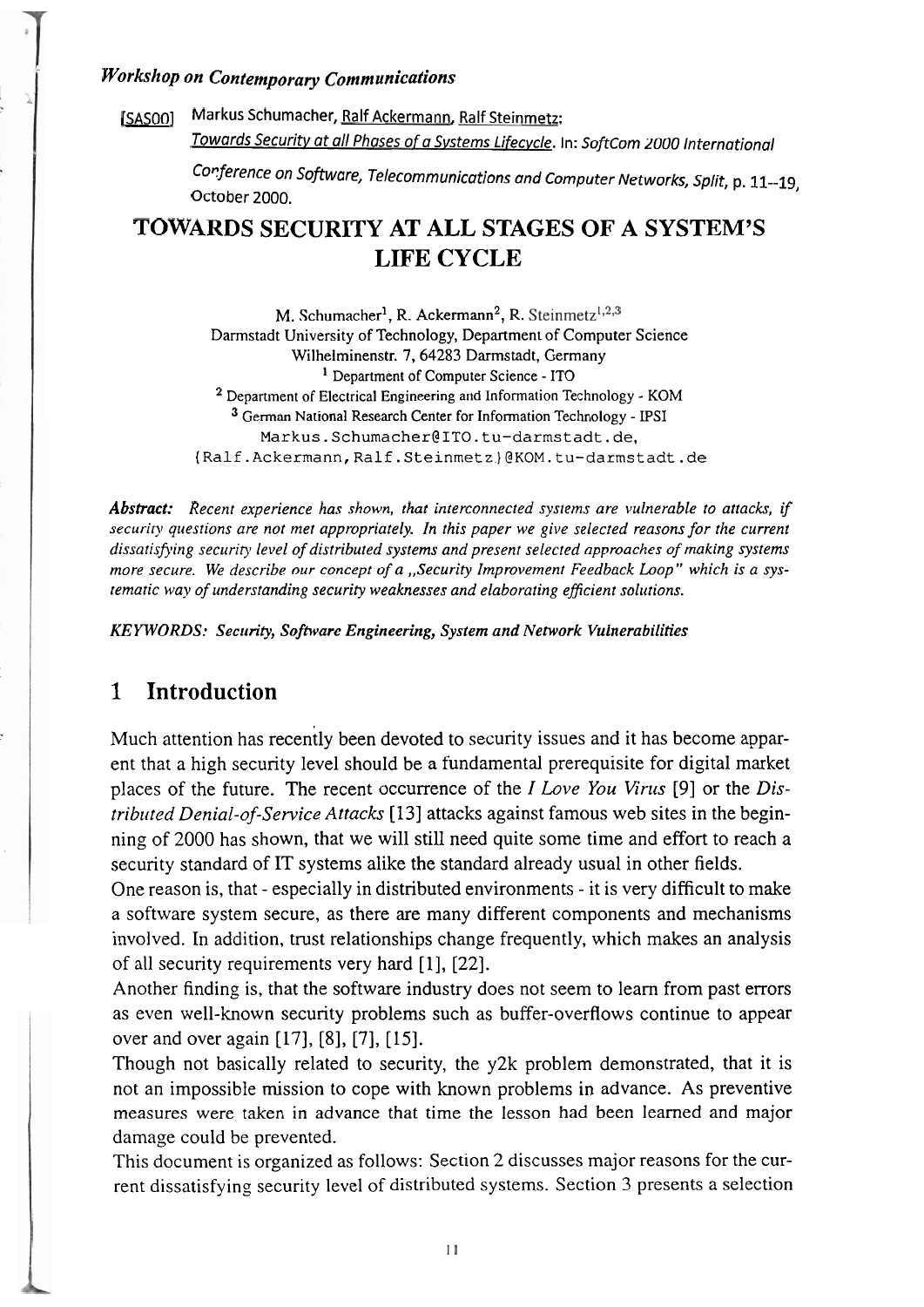of security approaches at different stages of the life cycle of a software system. Section 4 introduces our concept *Security Improvement Feedback bop* which describes the systematic analysis of software errors and the deterrnination of appropriate solutions. Section 5 outlines the related work in the field of the analysis of software vulnerabilities. Finally, section 6 presents the conclusions, summarizes our findings, and discusses future directions.

# **2 Thinking about Security Weaknesses**

In the following we present selected reasons for the current dissatisfying security level of distributed systems. Based,on the author's experience those reasons do not originate from a limited number of technical problems only.

### **2.1 Complexity**

The problem of complexity in distributed systems is best described with a quotation of Bmce Schneier [18]: *Complexity is the worst enemy of security. Secure systems sllould he cut to the bone and made as simple as possible. There is no substitute for simplicity. Unfortunately, simplicity goes against everything our digital future stands for.* In fact today's IT systems have properties, such as heterogeneity, dynamics, and lack of transparency [l], that make the consideration of secunty difficult.

#### **2.2 Innovation Cycles**

An ever increasing number of new features and new products hits the market and innovation cycles become shorter. Unfortunately security is often - if at all - only seen as an add-on in contrast to other frequently demanded features of IT systems such as performance, usability, and reliability. Furthermore it is very difficult to *retrojit security in an application* [26] due to time consuming modifications of the design, rewritings of code, and enhancements of testing procedures. Thus, systems are often shipped with ,,quick-and-dirty" patches or no secunty at all.

#### **2.3 Incomplete or Wrong Assumptions**

As stated in [15] *,,assumptions that programmers make regarding the environment in which their application will execute* [...I *frequently do not hold in the execution of the program".* This is mainly because the assumptions are incomplete or simply wrong and (partially) explains the occurrence of flaws like race conditions and buffer overflows.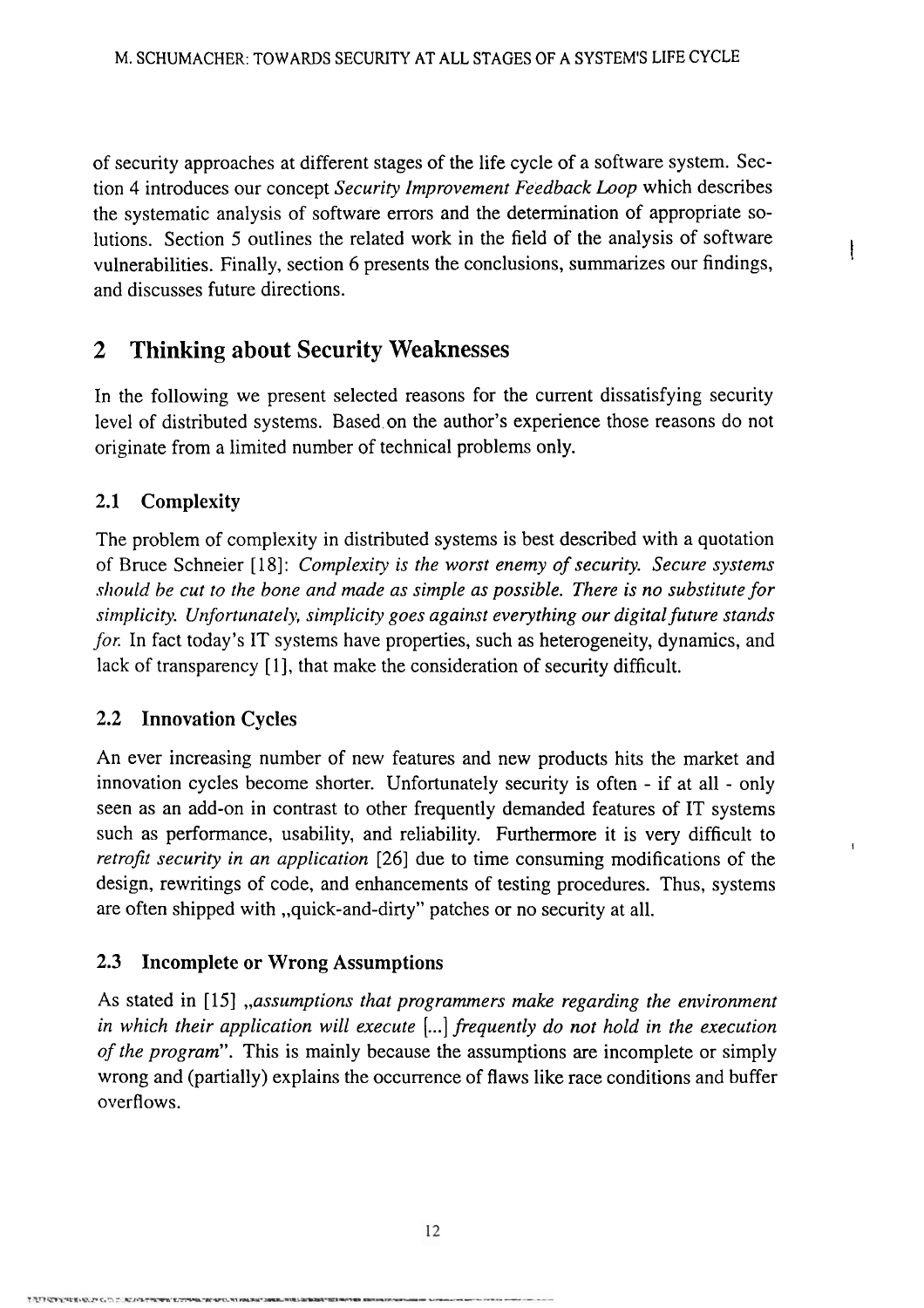## **2.4 Know-How Transfer**

Making a system secure in a convenient time requires a high amount of expert knowledge. In the following we list some non-technical aspects, that prevent know-how transfer in the field of security.

- *Monetary Aspects:* security sells and many people buy it. Many consultants offer seminars, workshops or professional security scans. As their know-how is a monetary value, chances are good to assume, that they are giving away ,,only pieces of the whole truth". Additionally, non-disclosure agreements might prevent them from passing available information to the public.
- *Lack of Experience*: unfortunately the common developer is often no security expert. Usually only a selected circle of people really understands, what security means and how it can be deployed into systems.
- *Political Issues:* in some cases individual states also intentionally try to avoid a (too) high security level. As an example, the British intelligence service has originated a weakening of the GSM encryption mechanism [ll].

#### **2.5 Findings**

As long as no suitable means of implementing secure systems are available, security remains a time and money consuming software feature. That leads to the omnipresent ,,penetrate-and-patch" approach we notice today. In a shipped product vulnerabilities will be eliminated only after they are accidentally discovered, in many cases after a successful attack. The analysis of the current situation mainly shows a passive and reactive approach instead of the attempt to prevent errors in advance.

# **3 System Life Cycle and Security Approaches**

Ideally, security should be considered at all stages of the software engineering process. In the following we present selected approaches of making systems secure. The stages of the system life cycle are a subset that is derived from [14].

### **3.1 Design: Pattern Approaches**

As described in [3] *a pattern is a recurrent solution to a specific problem in a context* and should help novices to act as (security) experts. For experts it can be Seen as a common vocabulary for (security) problems. As explained in [6], it allows the members of the pattern community to identify, name and discuss both problems and solutions more efficiently.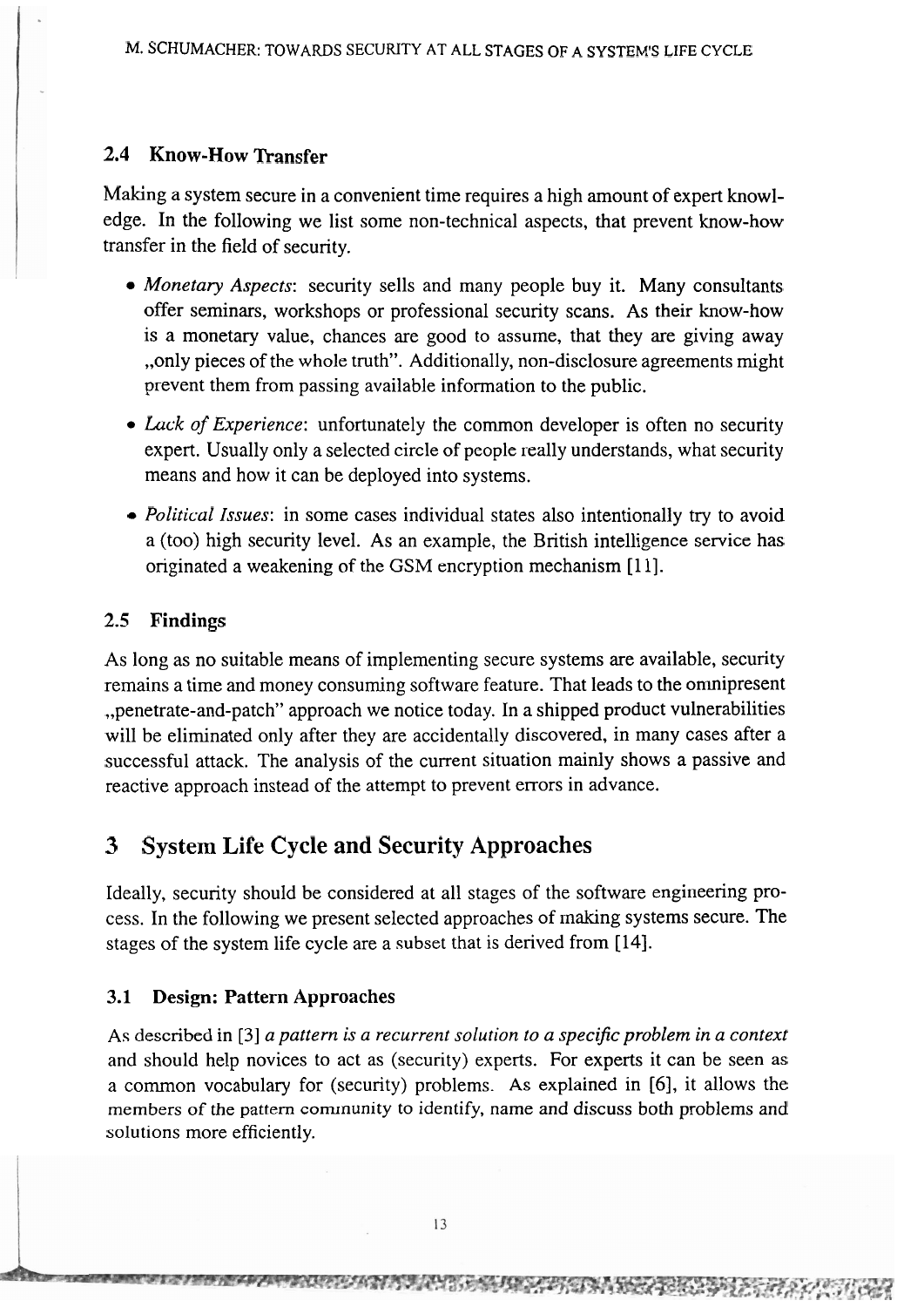In the field of pattern languages we find security related contributions too. A pattern language for cryptographic software is introduced in [4]. It focuses on the main objectives of information security, i.e. confidentiality, integrity, authentication and proof of origin. The authors realized that *cryptography is becoming a default feature in many applications* and distilled the essential design concepts for cryptographic software components.

On a higher level of granularity [26] identifies patterns for security enabled applications. In contrast to [4], those do not focus on cryptography but on a framework for building secure applications. It can be thought of as a Set of functional blocks, e.g. a single access point or a secure access layer, which should be best practice in secure applications.

#### **3.2 Implementation: Guidelines and Source Code Analysis**

Security guidelines, checklists or programming conventions can improve security during the development and testing of software. As an example we see FAQs such as [21] or checklists like [2] that provide guidance in secure programming.

Based on the research of software assurance for security, a method for the security analysis of C and C++ source code has been developed [23]. The tool allows to check for known vulnerabilities in security critical software packages. Other approaches are to replace libraries with secure implementations or to provide runtime checks of security critical library calls.

### **3.3 Operation: Security Analysis, Infrastructure and Safeguards**

Tools for security analysis such as [25] and [24] can be used for detecting known vulnerabilities. Typically they can detect errors in the configuration or the presence of faulty pieces of software. We consider these tools to have both a preventive and a reactive nature - they can be used before a System becomes operational as well as for monitoring a certain security level.

In a similar way, we classify components of the security infrastructure such as *Intrusion Detection Systems* and *Firewalls.* They are used to enforce a defined security level and help to protect from known threats. Additionally they may emit notifications on the occurrence of unusual situations.

Standard security safeguards can be found in reference models like the IT Baseline Protection Manual [5] or the Site Security Handbook [10].

#### **3.4 Findings**

So far there seem to be individual solutions for particular problems, but an isolated approach does not solve the security problem. It is necessary to understand, that

**THE REPORT OF A PARTICULAR STATE OF A STATE**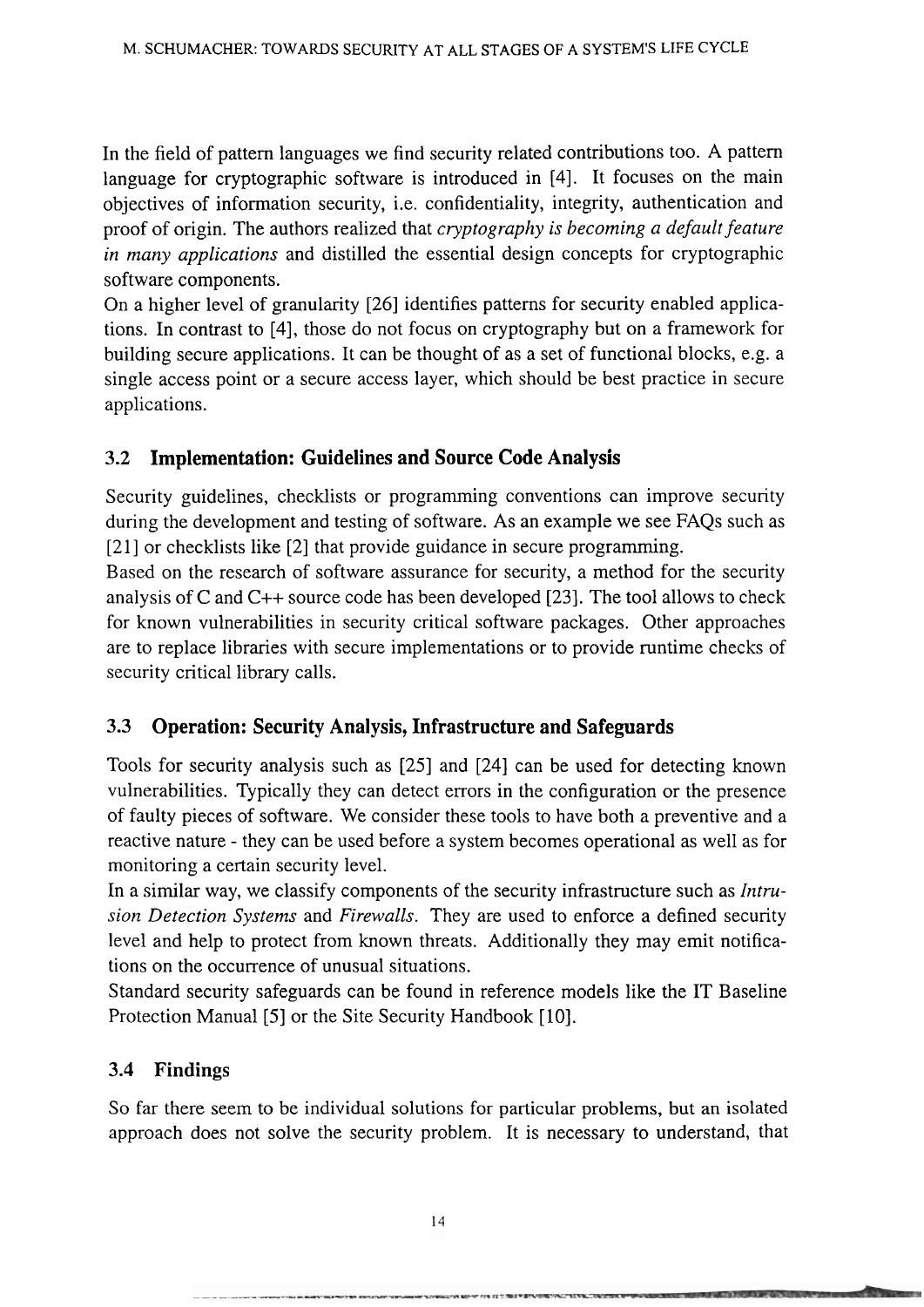security aspects must be considered during all phases of software engineering. Especially preventive measures in the earlier phases would improve the security level of distributed systems significantly.

#### **4 Security Improvement Feedback Loop**

In the following we describe our concept for a systematic way of understanding security weaknesses and elaborating efficient solutions. Our approach is clarified in figure 1 and is based on the concept of a **Security Improvement Feedback Loop.** The toplevel components and interfaces (labeled with A, B, C, and D) that we have already identified and partly implemented are introduced in the following.



*Figure 1: Components and Interfaces of the Security Improvement Feedback Loop* 

#### **4.1 Interface A: Analysis and Utilization**

A highly structured *Vulnerability Database*<sup>1</sup> (VDB) is the most important prerequisite for the systematic analysis of security problems, which will help to render both existing and new systems more secure. As we have described in [19] appropriate data mining procedures help to identify and improve patterns that are in turn used to engineer new or to improve existing systems. For example the knowledge can be used for the generation of guidelines or as input for security tools. Our main objectives are **described as follows:** 

<sup>&</sup>lt;sup>1</sup>A Vulnerability Database contains detailed data on vulnerabilities such as possibilities of exploitation, impact on **systern security, and possible ways to solve the problerns causcd by the vulnerability.**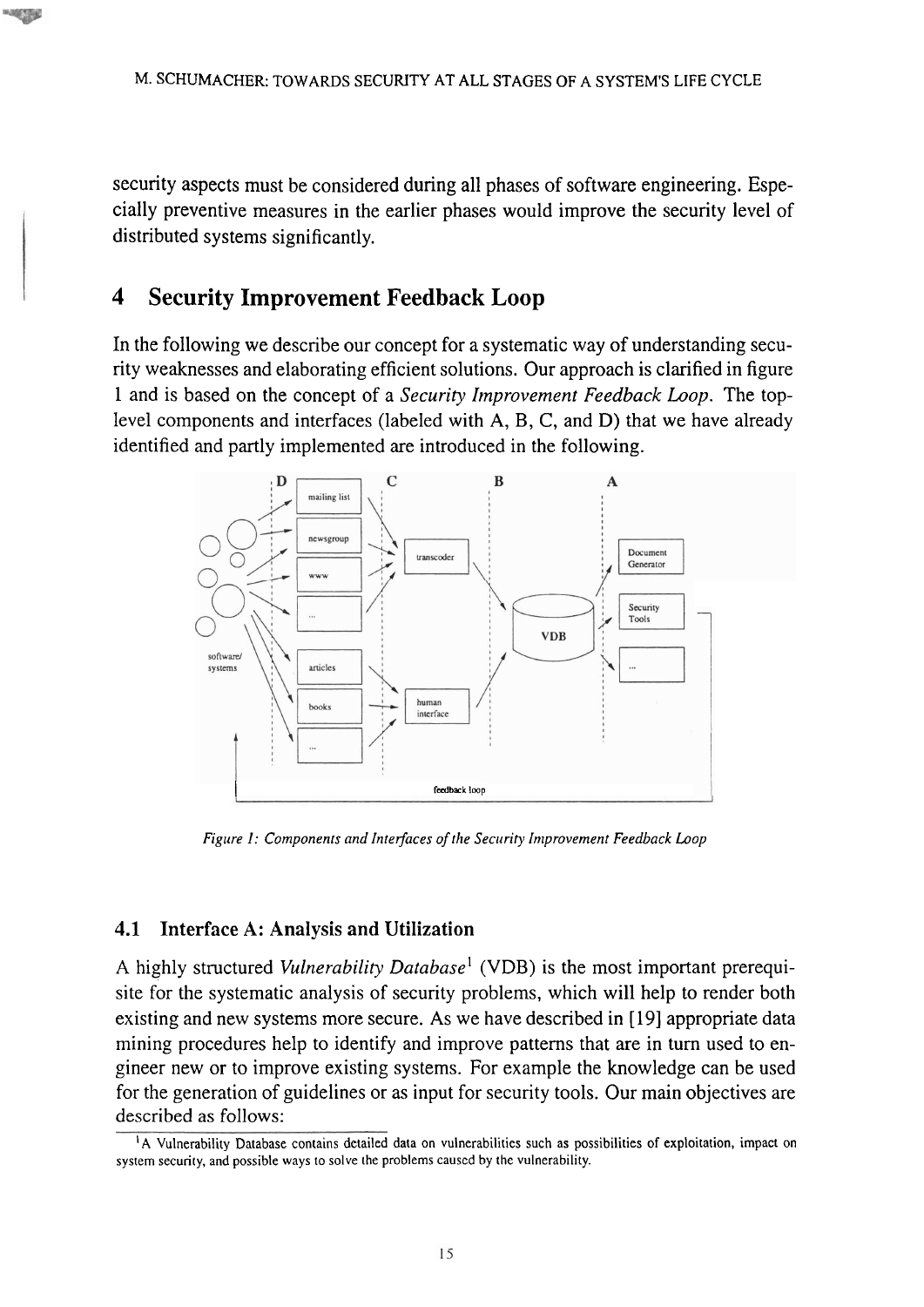Assessment of the system's hazard: Through information on comparable compromised systems vulnerabilities can be indicated and countermeasures can be recommended. For completion the force of expression of the assessment can be improved by providing test procedures for individual vulnerabilities.

- **prognosis** on how likely it is that vulnerabilities occur and on the category of vulnerability to be expected for new software components not yet registered.
- Avoidance of known faulty design patterns within future software projects: Through analyzing the vulnerabilities found, the faulty design pattems behind them are identified. Building up on this, the corrected design pattem can be developed and made available.

Currently we are perfonning a survey [12] in order to determine the most acceptable opcrational properties of a vulnerability database that will be of use for the greatest possible group of people, companies and institutions. The evaluation will reveal whether an existing VDB is sufficient for systematic analysis.

# **4.2 Interface B: Screening**

**A** uniform data scheme is important for (semi-)automated examinations of data. In order to achieve this, it is important to know the *structure of information.* In general, highly structured information is more suitable for machine-based processing. Beside structure, the storage of information is also important. We distinguish between database or file-based storage systems.

Usually it will be necessary to transcode information into the desired database scheme. Depending on the structure, human interaction is going to be necessary. With the help of dynamic ontologies [19], important catch-words out of the vulnerability descriptions can be used. The characteristics of catchwords are cataloged with the help of logic-based description language in order to achieve a standardized vocabulary for rating and screening of information.

# **4.3 Interface C: Information Retrieval**

In order to gather information efficiently, we work on components for (semi-)automated information retrieval. Currently we have a prototype implementation for the monitoring of mailing-lists, newsgroups, and HTML pages<sup>2</sup>. A converter that allows for queries from other VDBs is desirable.

Whenever events such as NewMessage and PageModi fied occur, the related information is sent to cornponents that implement *Interface* B (see figure 1). Formbased interfaces can be used to guide human users by entering information that comes from non-digital sources such as books and articles.

<sup>&</sup>lt;sup>2</sup> Actually these are Mailing-list archives.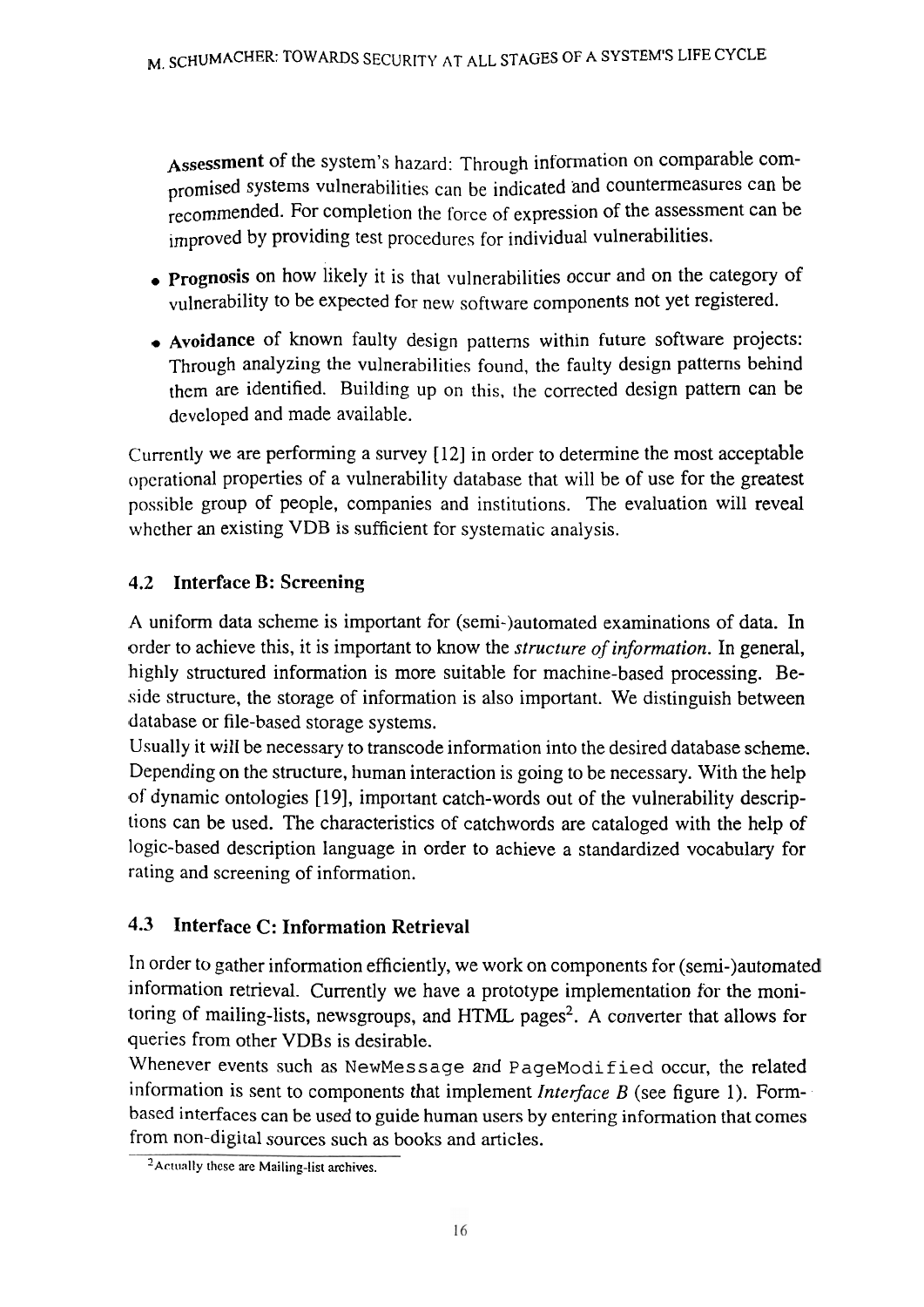#### **4.4 Interface D: Observation**

Observations of security weaknesses of existing systems are reflected in various forums. Continuing our work in [20] we elaborated an overview of the *origins of in*formation that is characterized by the author of security related contributions. Credibility, actuality, and completeness are important characteristics of an information source, examples are presented in table 1.

| Type                         | Credibility   | Completeness  | <b>Actuality</b> |
|------------------------------|---------------|---------------|------------------|
| <b>CERT</b> (Advisory)       | high          | high          | low              |
| <b>CERT</b> (Other Messages) | high          | high          | middle           |
| Hacker Group                 | low           | usually high  | high             |
| <b>Security Consulting</b>   | middle - high | middle - high | low - high       |
| <b>Book</b>                  | middle - high | middle - high | very low         |

Table 1: Classification of Information Sources

# **5 Related Work**

In [15] a unifying definition of software vulnerabilities is given. Beside that, as one of the most important results the author shows, that previous classifications of vulnerabilities were arnbiguous. Based on that knowledge, the definition of mandatory features that are necessary for the development of classifications led to a remarkable improvement.

As a formal approach a Vulnerability Database contains detailed data about security weaknesses or vulnerabilities. It Stores and documents possible exploits and their impact on systern security **as** well as possible ways to (temporarily or permanently) solve the problerns. Additionally it holds meta-data further describing the primary content and its structure. Such a vulnerability database forms a good basis for the systematic analysis of software failures.

The evaluation process tremendously benefits from the possibility to combine different information sources. A first step towards such a sharing of information was made with the development of a scheme for unified identifiers of vulnerabilities (Common Enumeration of Vulnerabilities, CVE) [16].

## **6 Summary, Conclusions and Future Directions**

Future Intemet-based services and applications heavily rely on an appropriate security level. There are strong efforts to improve the situation today - but the rule that a chain is as weak as its weakest link applies to security **as** well. 1.e. a strong cryptographic protocol designed into a system gets more or less useless, if its impIementation comprises buffer overflows or similar security weaknesses. Thus our approach involves a systematic analysis of system components and interfaces, in order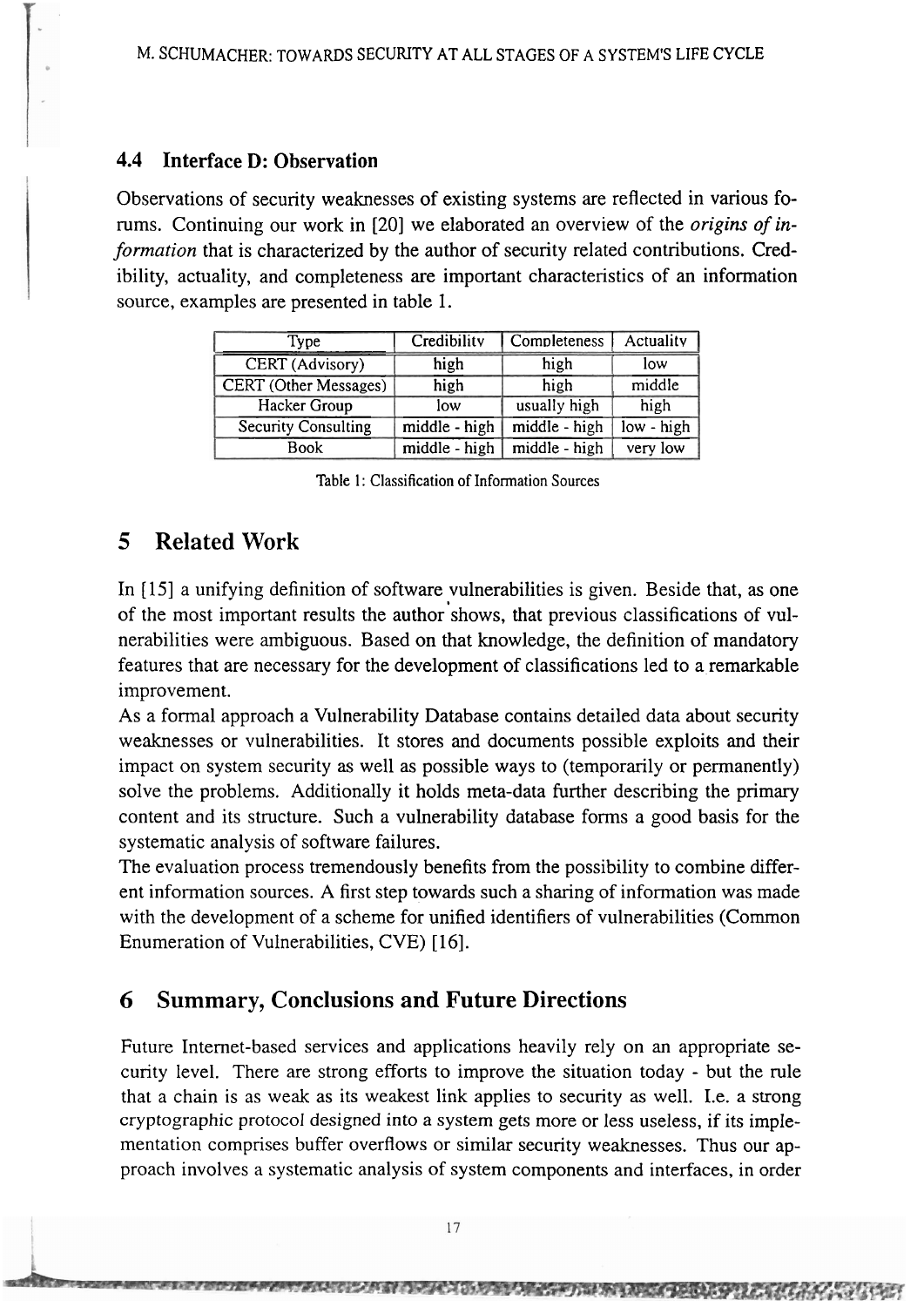to improve the uriderstanding of the security problem and to elaborate comprehensive solutions.

In this paper we have

- 1. provided some reasons for the worse situation in the field of secure software, ' 1
- 2. pointed out the correlation of security solutions to the Stages of a system's life cycle,
- 3. and introduced our concept of the *Security Improvement Feedback Loop* for the overall software engineering process.

The need and suitability of mechanisms and tools for describing and (semi-)automating transitions between the involved components has been shown. Based on the model our actual work concentrates on enhancing the quality of information gathering within the static parts (e.g. by means of the ongoing setup of a publically usable Distributed Vulnerability Database) and on further identifying, describing and implementing the dynamic parts, mechanisms and tools.

# **REFERENCES**

- [l] Ameneh Alireza, Ulrich Lang, Marios Padelis, Rudolf Schreiner, and Markus Schumacher. The Challenges of CORBA Secunty. In Markus Schumacher and Ralf Steinmetz, editors, *Sicherheit in Netzen und Medienströmen,* Informatik aktuell, pages 61-72. Gesellschaft für Informatik, Springer Verlag, 2000.
- [2] AUSCERT. A Lab Engineers Check List for Wnting secure Unix Code. ftp : / /coombs . anu.edu.au/pub/auscert/papers/secure\_programming\_checklist%,1996.
- [3] Grady Booch. Software Architecture and UML. UML World Keynote Speech, 1999.
- [4] Alexandre M. Braga, Cecilia M. F. Rubira, and Ricardo Dahab. Tropyc: A Pattern Language for Cryptographic Software. *PLoP,* 1998.
- [5] BSI. IT Baseline Protection Manual. http: //www. bsi . bund. de/gshb/english/ menue . htm, 2000.
- [6j Frank Buschmann, Regine Meunier, Hans Rohnert, Peter Sommerlad, and Michael Stal. *Pattern-Oriented Sofhyare Architecture: A System of Patterns.* John Wiley & Sons, 1996.
- [7] CERT Coordination Center. CERT Summary CS-99-03. ftp://ftp.cert.org/pub/ cert\_summaries/CS-99.03, August 1999.
- [8j CERT Coordination Center. CERT Summary CS-99-04. f tp : / / f tp . cert . org/pub/ cert\_summaries/CS-99-04.txt, November 1999.
- [9j CERTICC. CERT Advisory CA-2000-04 Love Letter Worm. ht tp : / /www . cert . org/ advisories/CA-2000-04. html, May 2000.
- **[10]** Barbara Fraser. Rfc 2 196: Site Security Handbook, 1997.
- [I I] Nicky Hager. *Secret Power.* Craig Potton Publishing, 1996.